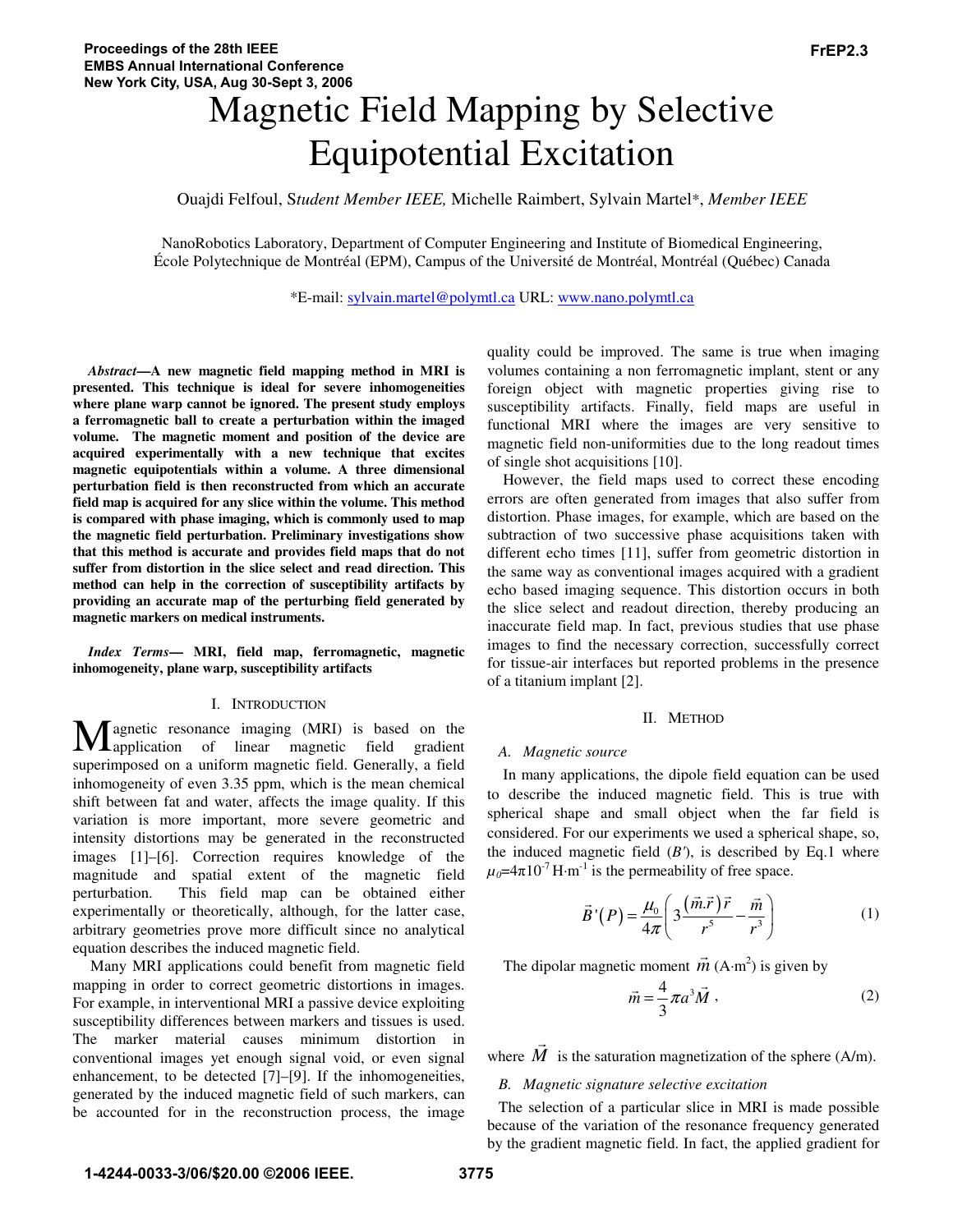

Fig. 1. MATLAB Simulation of the spatial distributions of the resonant frequency.

the slice selection modifies the resonance frequency in the readout direction according to the Larmor relationship. In the same way, the magnetic field created by the ferromagnetic object also modifies the frequency of the spins in the imaged volume. By using the properties of the dipole magnetic field generated by the ferromagnetic, a specific region in space is excited. By choosing the right frequency, a particular magnetic equipotential is excited as shown at Fig. 1. Two parameters control the excited volume; the excitation RF frequency and bandwidth. In Fig. 2 a bandwidth of 250Hz and frequencies of ±1000Hz and ±2000Hz are used to acquire the images.

### *C. Sequence*

We used a modified spin echo sequence for imaging as depicted in Fig.3. The slice select gradient was removed and the frequency and the duration of the RF excitation signal were chosen according to the desired equipotential. A spin echo, as opposed to a gradient echo, sequence was chosen as it corrects for the dephasing caused by magnetic field inhomogeneities. SE sequence parameters were:  $T_R/T_E = 500/7.5$  ms, FOV = 150×150 mm, with 256 sampled points in the read direction



Fig. 2. MRI equipotential images taken with a bandwidh of 250 Hz and a frequency of (a) 1000Hz, (b) 2000Hz, (c) -1000Hz and (d) -2000Hz .



Fig. 3. Spin echo sequence used for imaging magnetic equipotentials.

and resulting in a pixel size of 0.59 mm. The entire volume of the phantom was filled with water mixed with 20 g/l gelatin, 1.25 g/l nickel sulphate, and 5 g/l NaCl, providing a solid homogeneous medium with short relaxation times. The ferromagnetic core used was a chrome steel sphere having a diameter of 1.5 and 0.8 mm.

### *D. Phase imaging*

Phase imaging sequences generate a map of the perturbed magnetic field present during the encoding process. They show the magnetic field inside the imaged volume rather than its biological structure. Phase images of a ferromagnetic sphere (chrome steel, 0.8 mm diameter) were taken. Coronal images were acquired using a gradient echo mapping sequence run on a 1.5T Siemens Avanto MRI system with the following parameters:  $T_{EI} = 10$  ms,  $T_{E2} = 14.76$  ms,  $T_R = 500$  ms, slice thickness  $= 2$  mm.

# *E. Geometric distortions*

In the imaging process, the dipole's magnetic field remains present during the readout encoding step as shown by the sequence diagram in Fig. 3. This background field causes the location of spins to be shifted along the read axis as a function of the field strength [12]. The perturbed encoded position is given by

$$
x'=x+\frac{B'}{G_x}.
$$
 (3)

In Eq.  $(3)$ ,  $x'$  is the erroneous position of the excited spins located at *x*. The pixel shift is in the direction of the readout gradient. *B'* is the value of the dipole's magnetic field given by the RF excitation pulse, and *Gx* is the readout gradient along the x-axis. From Eq. 3, the only way to reduce the effect of pixel shifting, for a given offset excitation frequency, is by increasing the magnitude of the applied readout gradient. Therefore a realistic RF pulse, tuned to excite a wide range of magnetic field values, will result in a translation of every equipotential as given by Eq. 3. The behavior of the distortion is shown in Fig. 4. Due to the cubic dependence of the dipole's magnetic field, spins near the device experience a more pronounced shift than those further away.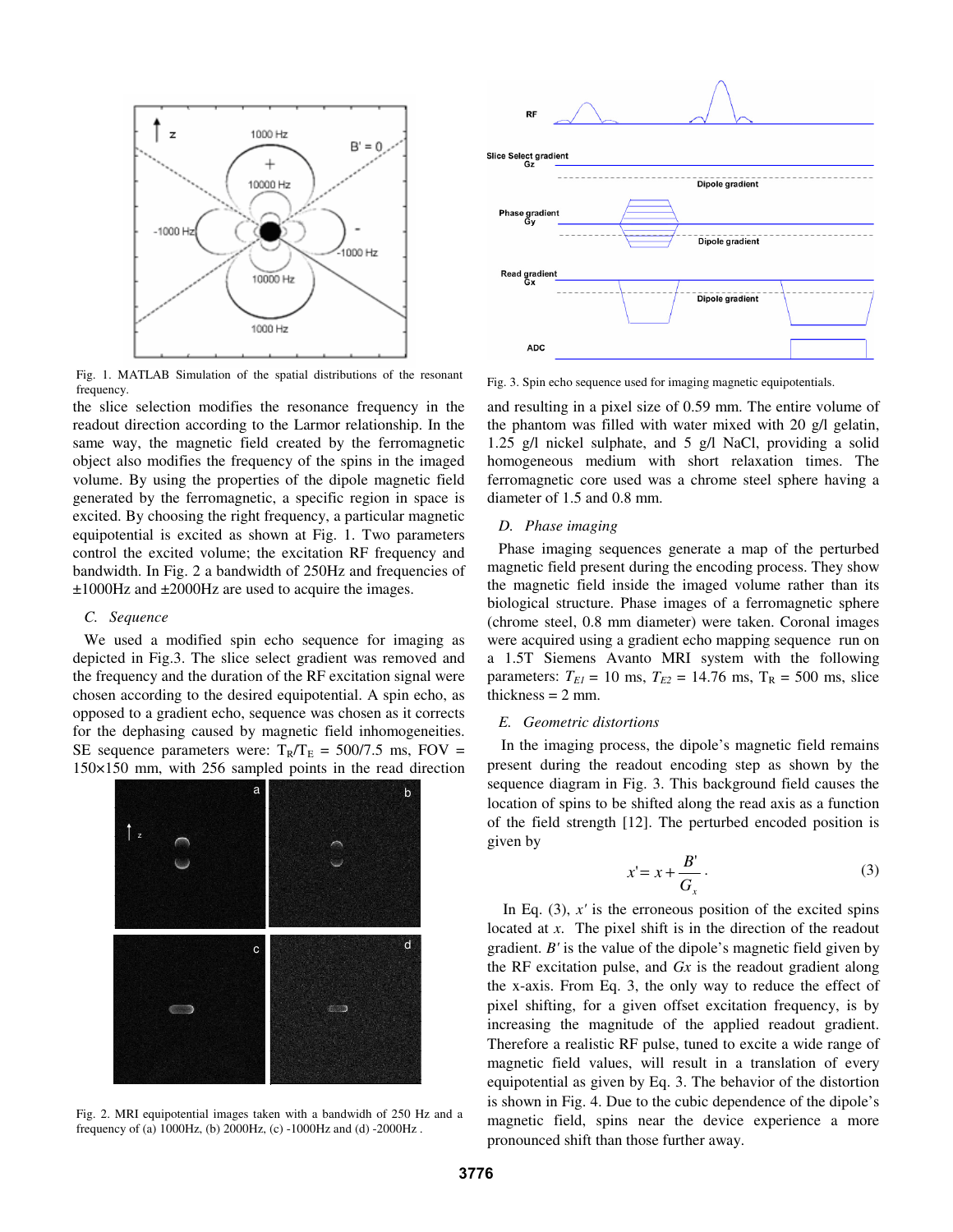

Fig. 4. Schematic view of the effect of the background gradient on the geometric encoding errors. geometric encoding errors.

## III. RESULTS

# *A. Experimental magnetic field mapping*

When imaging a magnetic equipotential a volume excitation is acquired. The spatial magnetic field cannot be extracted directly from the image. Instead, the location and the magnetic moment of the magnetic source can be found and used to generate a theoretical magnetic field map.

#### *B. Magnetic moment measurement*

Since the excitation RF frequency and bandwidth are known, then  $B'(0,0,r_z)$  can be deduced. Having the value of the induced magnetic field in a particular location allow us to find the magnetic moment of the magnetic source. This is achieved by inverting Eq. 1 and considering only the *z* component of the magnetic field [12]. The MRI measured value of the magnetic moment was compared with measurements made by a Vibrating Sample Magnetometer (VSM) for two sphere diameters of 1.5 and 0.8 mm. Results are presented in Table I. In order to accurately estimate the magnetic moment of the sphere, the geometric shift must be accounted for and compensated.

TABLE I MAGNETIC MOMENT MEASURED BY VSM AND BY MRI

|            | $\vec{m}$<br>measured by<br>VSM $(A \cdot m^2)$ | <i>m</i> measured<br>by MRI<br>$(A \cdot m^2)$ | $m$ measured by<br>MRI corrected for<br>geometric<br>distortion (A·m2) |
|------------|-------------------------------------------------|------------------------------------------------|------------------------------------------------------------------------|
| Sphere 1.5 | $2.34E-3$                                       | $3.10E-3$                                      | $2.70E-3$                                                              |
| mm         |                                                 |                                                |                                                                        |
| Sphere 0.8 | $3.63E - 4$                                     | $4.24e-4$                                      | $3.29E - 4$                                                            |
| mm         |                                                 |                                                |                                                                        |



Fig. 5. Projection along the z-axis used to find the  $r<sub>z</sub>$  value.

In this experiment the read gradient used was 14.5 mT/m. For an excitation frequency offset of 1000 Hz and a bandwidth of 1000 Hz the maximum geometric shift is 2.36 mm. The shift was transformed in pixel and substracted from the measured  $r<sub>z</sub>$ value and then used to recalculate the corrected magnetic moment given in Table I.

# *C. Estimation of the magnetic field and phase imaging*

A phase field map and an equipotential image were acquired with the sphere of 0.8 mm. The measured magnetic moment value was used to estimate the induced magnetic field. In Fig. 6, we show the reconstructed magnetic field map using our method and the phase image, both in the plane of the sphere.

# IV. DISCUSSION

These results show that magnetic equipotential excitation is a possible method for finding the magnetic moment of the device. The average error between the magnetic moment measured by MRI, after correcting for geometric distortion, and by VSM is 12 %. This is unexpectedly high and is most likely due to the method used to determine the distance between the source and a given equipotential, since it is not obvious which are the first pixels that belong to the signal. Very high resolution projections are desirable, in this case, to minimize this effect. In comparison with phase images, this method offers a way to bypass error that occurs in the read and slice select direction for high inhomogeneities. Furthermore phase images suffer from signal void in regions of large perturbation as it is seen in the center of the phase image (Fig. 6b), whereas mapping using equipotential excitation provides this information once the position and magnetic moment are determined. This method can be extended to experimentally find the magnetic field of an arbitrarily shaped object by exciting different equipotentials. However this will require an elaborate reconstruction method as the equipotential images are a 2D projection of a volume.